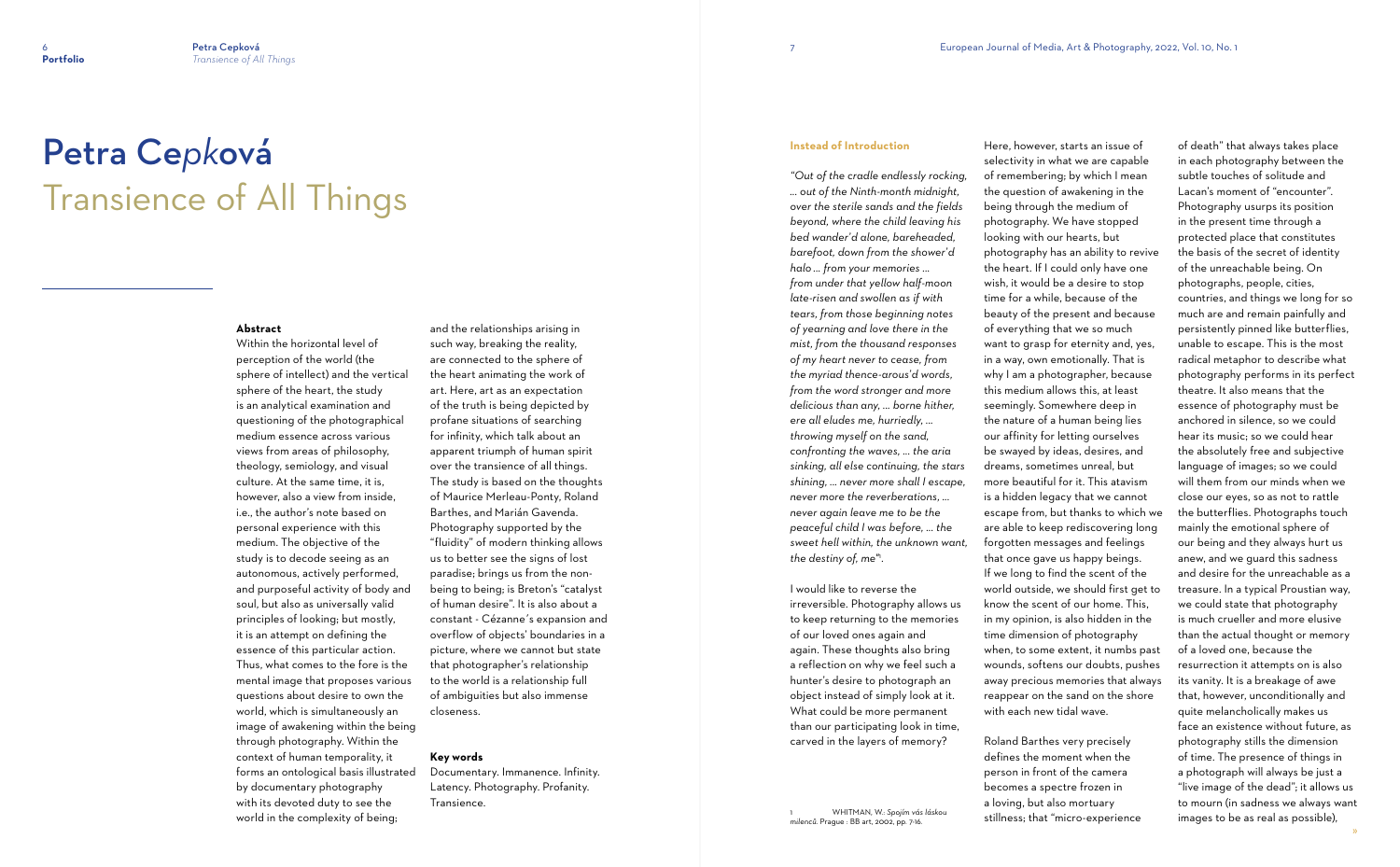but, according to Barthes, mourning is still only a suppression of pain caused by irreplaceable loss that makes our lives unqualifiable; on the other hand, however, it allows us to wait for non-dialectical death. Each photograph, through its look fixed in the past, its reversed prophecy, is a priori a document of the present, a latently new being that we cannot touch, although it ruthlessly forces us to count life and death and note the cessation of generations before us. Paradoxically, all this takes place in the name of resurrection of the past. In the essence of stopping the present, there is an excessive way of a still and stuck time, but also a certain violence in its ability to fill our whole view. Thus, the greatest paradox is the attempt of photography to create death by which it wants to preserve and retrieve life<sup>2</sup> . "*With the Photograph, we enter into flat Death. The only 'thought' I can have is that at the end of this first death, my own death is inscribed; between the two, nothing more than waiting..."*<sup>3</sup> . Photography is mostly about the mysticism of observing the prefuture time; it is a guaranteed, but mainly transient, testimony of proving "everything that-has-been". In Barthes's semiological analysis photography is a bizarre medium, a form of hallucination that is, on the one hand, perceptually untrue, on the other hand, painfully and

2 For more information, see: BARTHES, R.: *Světlá komora (Poznámka k fotografii).* Prague : Agite/Fra, 2005.

3 Ibidem, p. 88.

madly true in the dimension of time, evoking a fear of future and, ultimately, a fear of death, not only ours. Barthes himself concludes his reflections on photography with the necessity to choose between the submission to the code of perfect illusions and awakening in an intractable reality<sup>4</sup> . *"Reality that each photograph so apparently seems to show is unreachable..." ,* with each moment of pressing the camera shutter we are observing past in its whole dimension, our mortality, shiver from catastrophe, when "*...we are dying in the midst of life"*<sup>5</sup> . This study is a brief analysis of the universal principles of looking, but mainly an attempt at defining the essence of seeing in the context of the photographic medium as well as its connection to the key paradigms anchored in areas such as philosophy, theology, semiology, or visual culture.

# **1 On Andromeda or How Photography Stole My Heart**

"*People like full moon and don't know why... If only because people don't believe in anything that hasn't happened to them personally*" 6 .

Photography stole my heart and it still does it every time it lets me enter the world of another person, but it is

5 PETŘÍČEK, M.: Cítím, tedy vidím

(Afterword). In BARTHES, R.: *Světlá komora (Poznámka k fotografii)*. Prague : Agite/Fra, 2005, p.

117.

6 AŠKENAZY, L.: *Ukradený měsíc*. Prague

Ibidem.

: Československý spisovatel, 1956, p. 27.

See: ENGLER, M., TRNKA, A.: Fundamental Knowledge Behind Creation Of Concept Art. In *European Journal of Media, Art & Photography*, 2021, Vol. 9, No. 2, pp. 106-115.

not the only reason I value it so much. Art is a confession of love for being, for the world; it allows us to fall in love with life over and over again. For me, our desire to at least partially "own" the outside world through an image resembles a dream of Andromeda (perhaps the most famous constellation near Pegasus), "..*.which, according to the ancient myth, represents a princess saved from Poseidon's wrath by Perseus. This constellation is our closest big galaxy, but also the most distant space object that can be seen with unaided eye*" 7 . Unimaginable, infinite, and unbounded space stands in contrast to the boundaries of our world, at least the physical one. Edmund Halley thought that the Andromeda galaxy, which is situated in the constellation of the same name and will absorb our galaxy in a few billion years, "...*is the spot where light comes from eternal day, i.e., the light created on the first day according to the Bible*" 8 . Similar charm can be found in pressing the camera shutter; an act that is an umbilical cord (but also a child-like fascination with terror) in a moment when "*...from a real body proceed radiations; the photograph of the missing person will touch me like the delayed rays of a*  star"<sup>9</sup>. By choosing a situation of our being in a particular

7 *Astropozorovanie/Atlas oblohy/Androméda.* [online]. [2022-01-05]. Available at: <http://www.astronom. cz/astropo/constellations/andromeda.htm>.

8 *Nepochopiteľný vesmír/Galaxia Androméda.* [online]. [2022-01-05]. Available at: [<https://nepochopitelnyvesmir.estranky.sk/clanky/](https://nepochopitelnyvesmir.estranky.sk/clanky/galaxia-_andromeda_.html) [galaxia-\\_andromeda\\_.html>](https://nepochopitelnyvesmir.estranky.sk/clanky/galaxia-_andromeda_.html).

9 BARTHES, R.: *Světlá komora (Poznámka k fotografii)*. Prague : Agite/Fra, 2005, p. 78.

place at a particular time, we enable sunlight that forms the ontological basis of the photographic medium, to penetrate the latent layer (and the memory, within the limits of human temporality). "*On the largest cosmic scales, planet Earth appears to be anything but special. Like most galactic groups and clusters, we're a small part of a larger structure containing over 100 000 galaxies. Ours is named Laniakea*" <sup>10</sup>. Laniakea is thus our home, home of the Milky Way, Solar System, and Earth. Especially fitting is the translation of the originally Hawaiian word that means "immense heaven". How would we then want to see our world – home under this immeasurable heaven with no boundaries? Photography and art generally definitely provide us with many directions, opportunities, and unlimited possibilities<sup>11</sup>. As beings, we are very fragile and we touch each other through words, sounds, and images created by our senses. This emotional perspective provides us with a whole number of interpretations. I have found the most suitable and distinctive metaphor for this in an immensely human approach of Marián Gavenda; particularly his definition of the fundamental desire of a human being

10 SIEGEL, E.: *BIG THINK/Laniakea, Our Local Supercluster, is Being Destroyed by Dark Energy.* [online]. [2022-01-10]. Available at: [<https://](https://bigthink.com/starts-with-a-bang/laniakea-dark-energy/?fbclid=IwAR32lT9J9MaMyDos1eo1sCGKv5B6P364E_XOuYn7m3ayNCPfSBOA4OrqR6M) [bigthink.com/starts-with-a-bang/laniakea-dark-energ](https://bigthink.com/starts-with-a-bang/laniakea-dark-energy/?fbclid=IwAR32lT9J9MaMyDos1eo1sCGKv5B6P364E_XOuYn7m3ayNCPfSBOA4OrqR6M) [y/?fbclid=IwAR32lT9J9MaMyDos1eo1sCGKv5B6P36](https://bigthink.com/starts-with-a-bang/laniakea-dark-energy/?fbclid=IwAR32lT9J9MaMyDos1eo1sCGKv5B6P364E_XOuYn7m3ayNCPfSBOA4OrqR6M) [4E\\_XOuYn7m3ayNCPfSBOA4OrqR6M>](https://bigthink.com/starts-with-a-bang/laniakea-dark-energy/?fbclid=IwAR32lT9J9MaMyDos1eo1sCGKv5B6P364E_XOuYn7m3ayNCPfSBOA4OrqR6M).

to "look", which, however, does not necessarily mean the ability to "see": "*The most important incentive for sharing is to provide a guide on how to look at things with human sight and see in them and behind them also that which is invisible to eyes. Mystics speak of the 'sight of the heart'. For those who master it, life will become significantly richer and more beautiful. Our times are referred to as an era of visual culture. The flood of visual stimuli causes the fact that we do not have time to even look at them, let alone think about what we are seeing. Those, who learn to see with their hearts will encounter a mysterious overlap between the profane and the sacred. Looking changes into seeing and seeing is a bridge to contemplation. Contemplation leads to inner transformation. An image has a power to penetrate not only the body, but, through imagination, also the soul. The things that happen in photography are the same as those in contemplation. It is interesting that long before the invention of photography, the expression 'to photograph' was used by Philotheos of Sinai, 12th century Byzantine author. He uses the word to express what is happening when the soul contemplates the Christ ...so that simple words and shots become a mirror of the whole heaven*"12 . I myself have felt such moments when photographing, mainly the documentary photographs, and it

12 GAVENDA, M.: *Pozerať a vidieť.* 

always confirms my belief that only that, which is consistently honest and comes from the bottom of our heart's convictions, is demonstrable in time and, thus, also inevitably eternal, because it is only the dimension of time that has the power to confirm the real and permanent values. Time is the fairest judge and if there is something we still need to learn from the outside world of nature, it is patience. Patience is not the only thing I have become acquainted with during long-term photographing in years 2015 – 2017 (with colleagues and students from our University FMK UCM, Trnava) in villages Brehov and Rad in Južný Zemplín. This, not only photographically, magical area of Medzibodrožie has many layers. Although local Catholic priest Roland Böör metaphorically calls the village Rad "the end of the world", as it is a blind alley that does not continue anywhere, it actually has no said end. On the contrary, it continues and transcends the borders of an individual, community, in order to cleanse us and make us reborn in the morning light of this quiet lowland. There are a countless number of such blind alleys in each one of us. People that we photographed are simple in their lives and kind in their hearts, they don't distance themselves from each other; on the contrary, they support each other in the hard every-day reality; they are a lasting proof of a vivid love for fellow humans. Documentary photography as a medium is more than necessary at places like this, as it is its role to show not only great and decisive actions and historical acts, but also those that are invisible to eyes and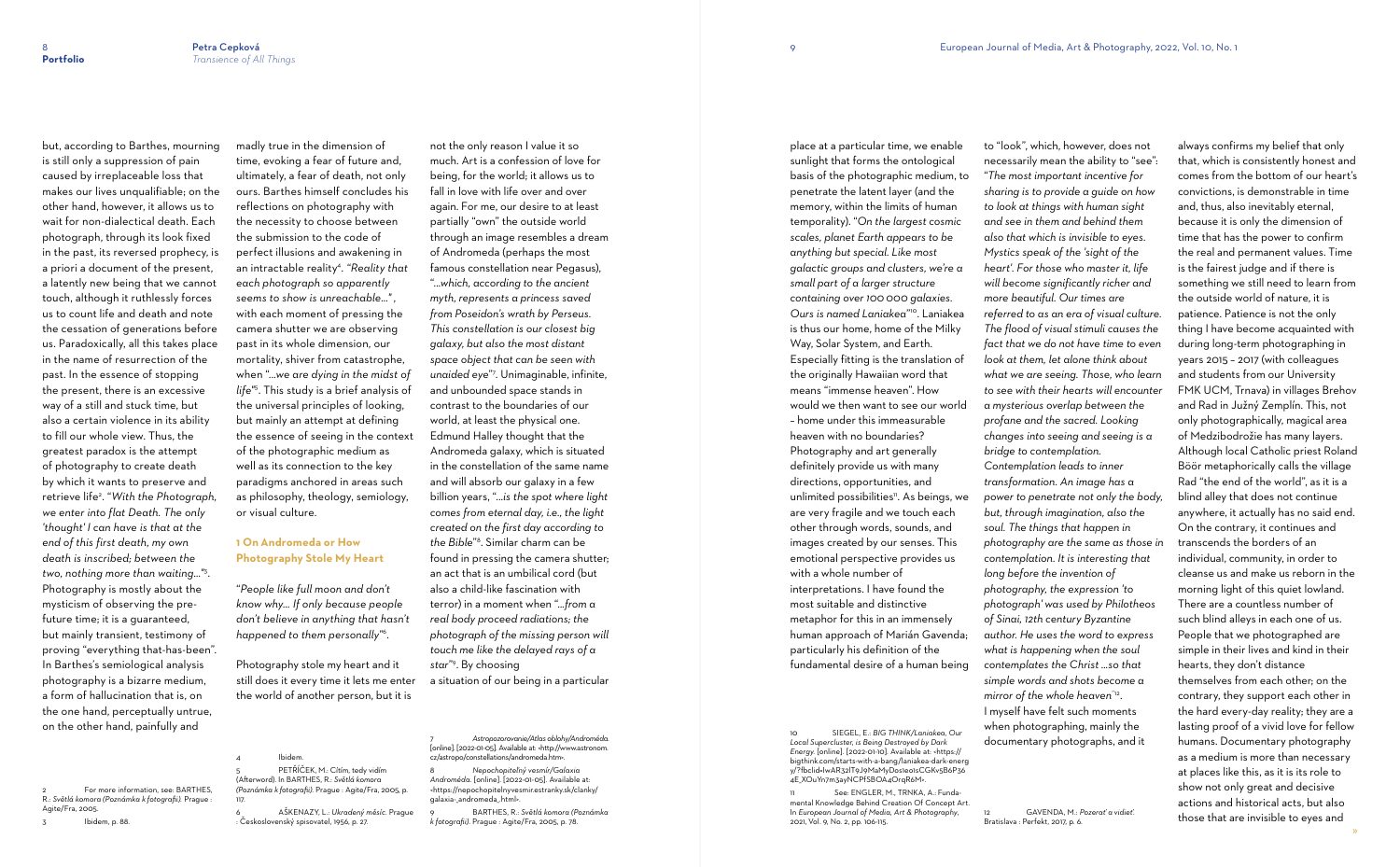that can only be found when we start looking into ourselves. "*In the ink darkness that poured over our dwellings behind the walls of Brehov Monastery every night it was easy to identify that we as people are destructive in our independence. Hours and days behind and outside these walls have taught us a lot, for instance the fact that sometimes silence speaks the loudest and that instead of our own needs we should see the needs of others. In Južný Zemplín, surrounded by rivers, we have realized that we are not alone on our journey. They allowed us to learn how to devote ourselves to something greater than ourselves; something that transcends us*" 13 . Here, "looking" is implicitly transformed into the dimension of "seeing", leading to a transformation from the photographer's subjective experience to the aspects of the outside world, which strongly decipher any further course of their visual expression, which then becomes their determinant defining them mainly as a human being. "*To give a little when having a little is sometimes more than to give everything. How much we can learn from others. ...and thus, we experience not quite home, but also not quite hell. Another unforgettable moment for me was a speech of Father Roland to us, photographers, during holy mass in Rad where, with tears in his eyes and in a deeply* 

13 CEPKOVÁ, P.: Dve miesta jednej duše/Brehov. In SEDLÁK, J., LESŇÁK, T. (eds.): *Archeológia času/Brehov/Rad (Život a príbehy ľudí Južného Zemplína)*. Bratislava : Vydavateľstvo Lúč, 2016, p. 275.

*human way, he described our interest in their lives and the extent of importance of understanding each other. His frankness broke down all barriers between the boundaries of ourselves and his world, as he was crossing the borders of his soul's pride. What remained in my mind were images of beautiful grey hair and years, when the old hands of women touched the best of meals that they honoured us with in a light that would be more suitable for an Impressionist painting. We were engulfed by dead river Tica and also engulfed by our emotions, which, through their peaceful flow and scale, encouraged reflections on the flow and inevitability of time, on the corners of our nature, but also on sadness as great as this river. My heart dropped. Here, I have again realized that we have been made for fellowship and entangled into relationships that are at the core of who we are. We have become each other's mirrors on our mutual journey*" <sup>14</sup>. In the context of documentary photography, we could state that the photographer's main duty is to see the world in the complexity of being, notice and record it, but mainly put their whole self into it on all levels. It is the radically human and live photography, which lasts in the lives of the photographed and matures in time, which confirms the "*...creative search for new horizons of questions that form the meaning of photography in relation to reality and* 

14 Ibidem, p. 278.

*time – i.e., to people, history, environment, things, and ethical values of human identity. Such unexpected, unforeseen, even symbolical knot of relationships, stories, meetings, messages, and images (breaking the reality) couldn't have been a coincidence and we cannot interpret is as common even in hindsight. It is not a matter oriented solely on logical-visual analysis by a 'oversmart head', but it is also a connection with 'moral organ' of a human being, with the sphere of heart (warmth of the heart) reviving and warming a work of art and the whole human existence (R. Guardini). Legitimate material for documentary photography is such material that finds new meanings (contemporary icons, artefacts, and archetypes). The question is, who regards the process of photographic verification more as an ideal or a threat (the author themselves, the photographed subject, or the spectator). It reminds me of Heidegger's thoughts on art: when the concept of the world (life) is 'historical', it is 'designed' by history and is carried out by 'designing'. Art (documentary photography) is like an event and expectation of the truth. It is its philosophy of 'reversal', which carries the experience of an event into a being, while the person involved is only a middleman and interpreter*" 15 .

15 SEDLÁK, J.: Archeológia času. In SEDLÁK, J., LESŇÁK, T. (eds.): *Archeológia času/ Brehov/Rad (Život a príbehy ľudí Južného Zemplína)*. Bratislava : Vydavateľstvo Lúč, 2016, pp. 210-211.

# **2 Holistic Principle of the Imaginary**

"*Pictures do not lie, but neither do they tell the whole story. They are merely a record of time passing, the outward evidence*" 16 .

Our minds, people, are very often elsewhere, stuck in the past, toying with their own phantoms. We like escaping into our dreams and imaginations where there always is that one day that has been there since the first morning. Photography provides us with something similar; it is our internal scriptorium of unwriting or overwriting reality. A picture contains a myriad of stories that oscillate at its surface and are a grandiose narration of the quivering past. This movement is an imaginary journey of a quest for our roots, a shelling of the kernels of generations before us, while simultaneously forming a predisposition for the road that we make for our children. Looking at photographs, I am often overwhelmed by a fresh wave of guilt for everything that could have been done, everything that could have been said while there still was time. It is a similar feeling to placing our tired bodies on a chair or laying them crinkled on our beds with a hope that the new sunrise that will bring salvation from oblivion. Photography thus becomes a diaspora of our

scattered memories under voluntary compulsion, returning us back home from emigration, while preserving all the important ties. This is what I consider its fundamental trait, its holistic principle, its integral aura and coexistence of particles of light and memories, which, in the spirit of Aristotle's *Metaphysics* joins all its attributes into a single and definite whole, into its maxim.

Here, I must again take up

Gavenda's words, when he codes meaning and sense of our looking: '*That girl in front of us must be very pretty! How do you know? Look at the faces of people coming the opposite way!' A seemingly profane situation; a short and simple dialogue. And still, it is worth considering. In every moment, the face of each of us projects an image of our soul. ... What is inside is important. ... The Bible states that out of the overflow of the heart the mouth speaks; however, so do the eyes, face, body posture, walk, gestures. ... We emanate what we take in and we project it on those that we encounter. ... Combinations of mutual reactions are being formed. Evil is multiplied by the number of vicious people. Fortunately, not only evil, but also good expands and passes from one person to another. It depends on what you are full of. Before you leave your house, look not only into the mirror, but also check the outfit of your heart. Look into your soul for a while. So that not only people who meet you, but also those who walk behind you could say: That person* 

*in front of us must be very good*" 17 . Every day, we receive powerful lessons; we live in the coldness of human relationships, consumeregoistic culture, so that we realize that we cannot survive if we don't find our way to each other. Beyond the boundary of giving up our comfort triumphs "the noblest of all freedoms" – good is that, which suits me. From the sociology point of view, the key perspective here has been provided by Zygmunt Bauman about a metaphorical "maturation" of both an individual and the whole humankind that, only when shaken and faced with a definitive threat or extinction, only when understanding the moral imperative from the inside, will understand the principles of survival 18 . And this is where something inevitable about the triumph of human spirit over foolishness and temporality of all transient things is encoded. Therefore, we identify with the idea that there are no bad people, only unhappy people. They don't need to be tamed like wolves; let's try to cure their unhappiness with understanding and love and let's try to change their fortunes for the better, because in that place we can all meet. Let's try to live on earth but reside in heaven. Recognition of the purpose of human life, development of spiritual dimension is also a call for metaphysics of how to free oneself from neuroses of

17 GAVENDA, M.: *Pozerať a vidieť*. Bratislava : Perfekt, 2017, pp. 37-38. 18 Ibidem, p. 10.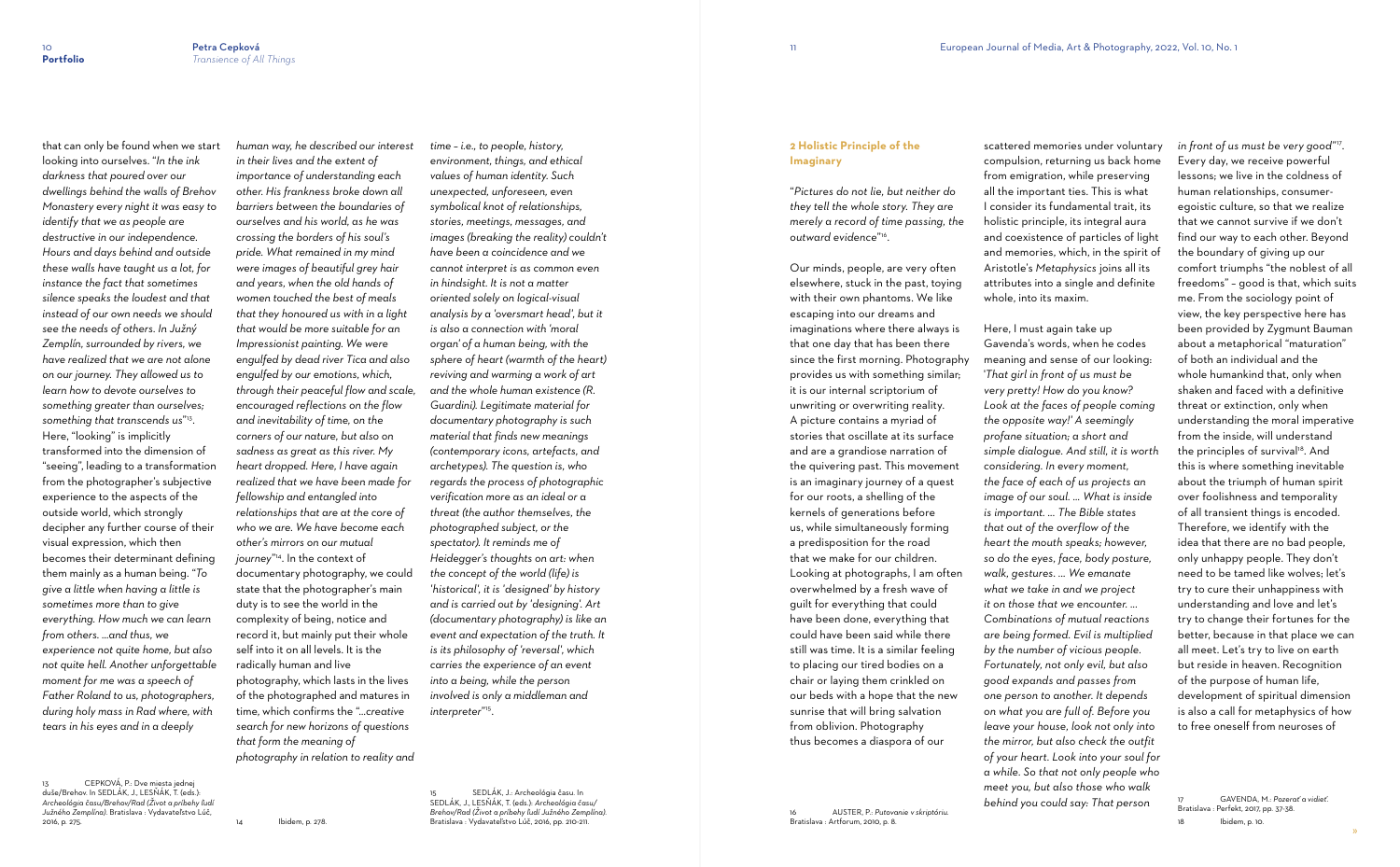our time, how not to be superficial

humanists, how not to talk about love for our fellow humans out of tiredness, how not to give up the cross, how not to be in emptiness without real connection, because we have the freedom to either deny or acknowledge ourselves. Falling is human and just as urgent as "I am right here and right now", just as sharing is a dynamic state of heart, just as great as the desire of every human being not to be alone in the most beautiful and the most difficult moments, because when a human being is alone (not in the silence of solitude), they cease being, they even cease being themselves in the hell of loneliness. Just as there is an absolute death, just as we get weak at the knees when we are overwhelmed by fundamental anguish of our maxim (of moral behaviour), of infinity in ourselves (which, according to Luigi Giussani cannot be suppressed), of beauty that is vain if we are alone with it – we lose the reason to go on when a precious moment of life can also be an experience of abysmal loneliness. We all hold our future in our arms, just like the ever-relevant principles, and as we walk on our journey, we carry our future with us. That is why it is now more than necessary to hold one another in humanity and absorb the urgency of others. Just as we enjoy the smell of ripe grain or the look in the lively eyes of our children, we feel deep wounds in our hearts, so we could discover our future in time and in eternity; and such experience must implicitly contain our comprehension and realization of the fact that

For more information, see: GAVENDA, M.: *Pozerať a vidieť*. Bratislava : Perfekt, 2017, p. 11- 60.

possibility and impossibility (of being), referring mainly to the boundaries of human freedom through an analysis of relationships to others<sup>20</sup>.

fulfilment and happiness stand or fall on relationships. Here, I will let myself propose one assumption and thought about the fact that, just like faith, photography and art as a whole allow us to find that mysterious and concentrated silence that helps us to reach inside ourselves and find the much-needed escape or emergency exits from our existence, when we are threatened by the metaphorical or real inner burnout. Photography/art has the power to lead us from non-being to being; it helps us to search for our identity and purpose in this world, and it achieves this immanence directly through an image. Our mind is so unique that even when looking at old black-and-white photographs, we are able to see the memory and moment in colour and relive it over and over again with all its scents, to feel the warmth of our loved ones, quiver frozen in time and smell the scent of centuries. However, the first step towards uncovering the mystique of photography is to "look" at the world properly, so that we could really "see" it. In a silent visual dialogue, photography is capable of saying as much as would fit into a long novel; from reading one shot we can easily gain a feeling of having a thousand years of life in our soul. While we are unsuccessfully searching for that deep mystique of an experience, we have already been experiencing it through the act of searching itself. And then, to be able to live in a profane reality of a day we must only decide to "step out" of our daily comfort zones, because only then are we able to find and

For more information, see: SARTRE, J.-P.: *Bytie a ničota.* Prague : OIKOYMENH, 2006. 21 SONTAG, S.: *S bolestí druhých před očima.* Prague : Paseka, 2011, p. 36. 22 AŠKENAZY. L.: *Ukradený měsíc*. Prague : Československý spisovatel, 1956, p. 28.

create completely new dimensions of relationships and, mainly, not to get lost in the mists of life. Here, we can find a parallel line with the title of Janko Silan's poetry collection *Kým nebudeme doma (Until We Are Home)*, in which he defines the meaning of human existence from the Christian Humanism point of view. Or else, in a broader context of concepts by Mircea Eliade and his work *Sacrum et profanum/The Sacred and the Profane*, it should be our implicit goal that our lives and homes are places of history of salvation that reveal generally valid parallels of life19. Furthermore, even Jean-Paul Sartre in his fundamental philosophical work *The Imaginary,*  inspired by Edmund Husserl's idea of "intentionality of consciousness", searches to unravel and find a crystal-clear solution to the riddle of our existence in the world, as well as the exploration of artistic vision. It is the freedom of imagination that situationally always stands against nothingness, so the world of ideas could rise to the surface through the layers of behaviour patterns, so that freedom could become a theory of human existence. Therefore, iconographically, we could compare photographing as an activity and action to Sartre's thoughts on intentionality of consciousness, to get back to Barthes's interpretation of this fundamental human desire, and, from the phenomenological point of view, independent of

whether we are interested in the ideal or the real world. Sartre's perception of Heidegger's theory of human finiteness is a paradoxical juxtaposition of two realities –

Within the context of Susan Sontag's definition of the mission of a photojournalist, for whom the world has become a territory<sup>21</sup>, we could similarly regard the overall mission of the photographic medium (regardless of genre), because the main thing it provides us is our own footprint in the latent layer of a picture, but also in layers of historical time and place, in which we are anchored in the world. "*And they weren't afraid of anything they didn't know*" <sup>22</sup>. In the words of Maurice Merleau-Ponty, we could identify this state of mind in the context of photography with the analytical dimension of perception itself, especially in the moment when we are forgetting the world and this medium brings us back to the path of discovering the world of perception: "*If modern thought is difficult and runs counter to common sense, this is because it is concerned with truth*" 23. Merleau-

23 MERLEAU-PONTY, M.: *Svět vnímaní.*  Prague : OIKOYMENH, 2008, p. 16.

Ponty describes this transformation complexly using the example of Paul Cézanne's approach to painting an apple that "ends up swelling and bursting free from its confines", which faces us with a need to rediscover the world in the exact same way as we do it in a lived experience. It is because through perception, we enter into contact with the world, just as a painter always tames the restless passage of a landscape and stifles its inner tremble. Such perceptive experience becomes crucial for an artist and also vital for a receptive viewer, as they are both, together and each on their own, able to "feel the world" with its present but also span in time. Through all of this, Merleau-Ponty directs us to the ideas of Jean Paulhan and refers us to the space of heart, where this world becomes one with the human being. Our physiological attachment to the earth refers us to a horizontal dimension of world perception (sphere of intellect), while the sphere of heart is purely vertical, but it is thanks to it and our human attributes that we have access to the genuine reality of things<sup>24</sup>. Emotional meaning of human existence thus becomes a cornerstone of imagination that gives our life purpose, frees us from the physical formula of attachment to the world and constitutes a new horizon of consciousness.

2008, pp. 19-24.

## **3 Immanent Trials of Photography**

"*The body was wearing a golden cloak and through the cloak light was flowing and most of the light was in the place where people have their hearts*" 25 .

Through discovering the perceived world and perceivable things, photography allows us to find the immanent being in its different forms that in mutual synthesis uncover and create unity of all things. Merleau-Ponty refers us to Sartre's analysis of this paradigm as a situation of things perceptible by senses on the principle of honey running between fingers, i.e., the world of tangible and simultaneously elusive things; the world where our roles can turn way too easily. The photographer's eye looking at the world is, in a sense, caught and drawn into the outer being. The upmost docility of things, a kind of dog loyalty and obedience and quiet possession emerges only through a dialogue of a human being towards the world. Just as honey displays a certain form of behaviour towards us and our bodies, photography in this context also assumes completely new dimensions, transforms its qualities into new shapes, entireties, unity pof people, relationships, and things that redefine it. If Cézanne believed that it is possible to paint the scent of trees, then it must be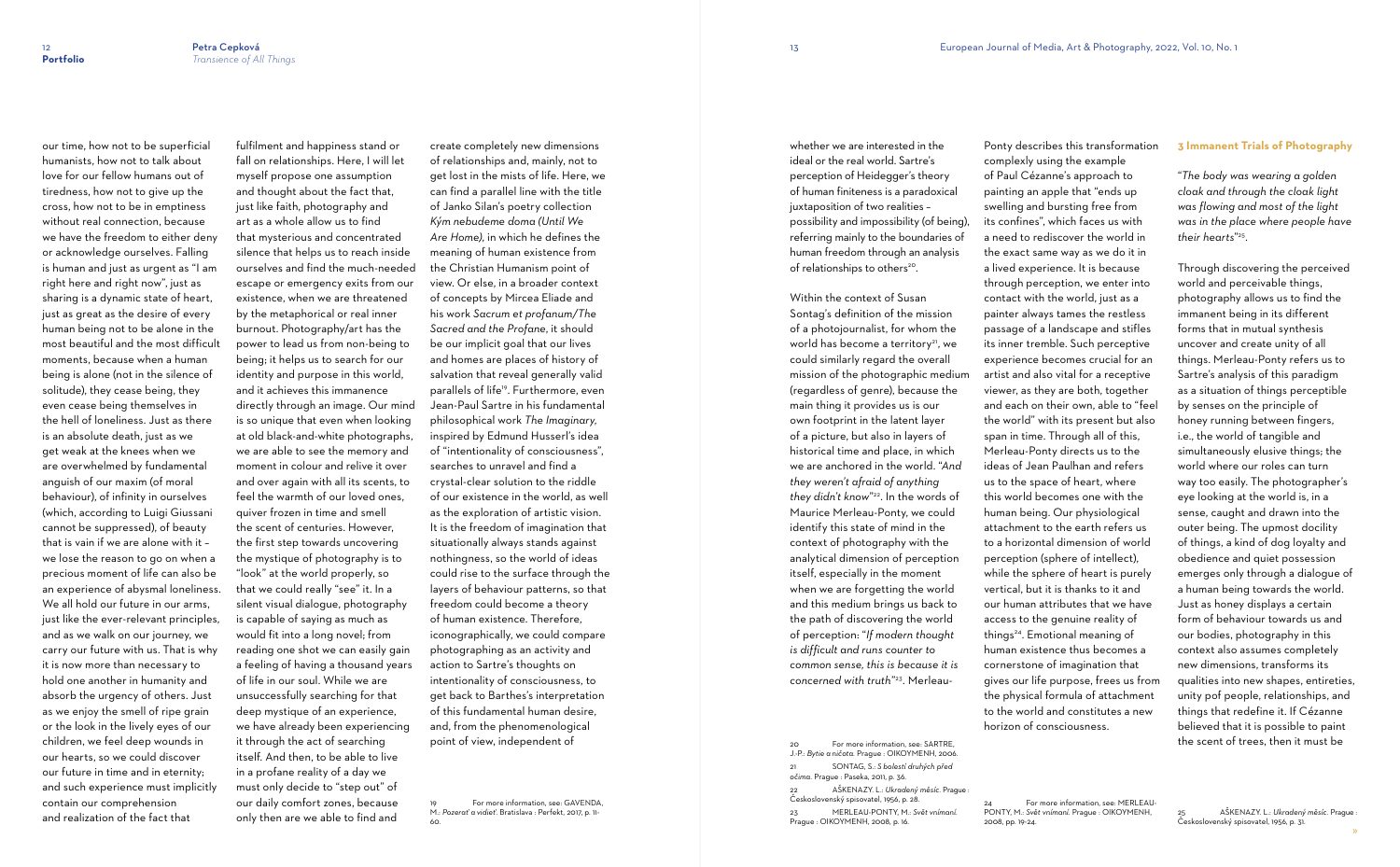For more information, see: MERLEAU-PONTY, M.: *Svět vnímaní*. Prague : OIKOYMENH, 2008, pp. 25-32.

possible to photograph the human soul, which, on the physical level of the body, we could boldly identify with a certain consent with finality and death. Thus, the other person on the photograph becomes to us a living body revived for different intentions. In accordance with Cézanne's thoughts on the complexity of things, the whole human being is in the world and the whole world is in them, which means that a photographer can search inside them for archetypes and bring them to light so they could be shaken to their foundations, continually humbled and drop to the ground before the immense truthfulness of life. It is, however, also a certain form of obsession, which, when connected to Gaston Bachelard's reflections on elements, then just like water and its constant restlessness, photography also likes to surrender to its innate gravity. This, I dare say, "fluidity" of the photographic medium represents, in a way, home for a certain kind of people and their dreams necessary for life itself, but mainly is a celebration of all things and Breton's "catalyst of human desire". The relationship of a photographer/artist with the world is a relationship full of uncertainty, but at the same time a relationship full of amazing closeness that necessarily contradicts Descartes's analysis of distance and supremacy of human spirit over things<sup>26</sup>. What is then really the immanence of photography? What is happening while viewing photographs is, in a sense, comparable

to the line of interpersonal dialogue, a certain exchange of arguments, when emotions shift to even the gentlest layers of the physical body. And we are honestly surprised and concerned by what suddenly happens in the inevitable space between us and the image, which extends beyond the boundaries of matter, escapes from us to the outside world and transforms into a feeling, a thought. Such disconcertment, however, proves our vigilance in the world that allows us not only to see, but also know and even find our own selves. This is where lies the hidden meaning, the ability of our own physical being to explicitly express relationships through experience of photography, to uncover inner structure and development of things and events in time, forcing us to enter into new symbolic relationships: "*To speak of the world poetically is to remain almost silent*" <sup>27</sup>. Thanks to photographs, we are able to view people, things, and events that are long gone, which allows us to get in touch with a perfect illusion of reality (outside the picture) that is more perfect than the reality itself. Autonomy often hidden behind a visually apparent entropic line of photographic medium is breathtaking. It is a photographer's moral right, but also a duty, to search for the ontological dimension and essence of the world. "*We give credence to the flimsiest of straws in the wind that are aligned with our values, while dismissing opposing evidence with a* 

27 MERLEAU-PONTY, M.: *Svět vnímaní*. Prague : OIKOYMENH, 2008, p. 65.

*torrent of contempt*" <sup>28</sup>. It is largely a certain type of modern humanism of sharing our common fate because we need each other. Our subjective choice (and, to a certain extent, necessity) of excluding this and that from a picture when photographing, makes us active in sharing. "*The photographs are a means of making 'real' matters that the privileged and the merely safe might prefer to ignore. ... No 'we' should be taken for granted when the subject is looking at other people's pain*" 29 . From Sontag's interpretations of Virginia Woolf's thoughts: "*Our failure is one of imagination, of empathy: we have failed to hold this reality in mind...*" <sup>30</sup>, we could deduce that in reality we learn the most from one another, we are each other's mirrors that blur the boundaries between me and the others, allow me to see the world from the perspective of others; here, I mean the relationship between the photographer and the photographed. Our sensory experience is a collective phenomenon largely eliminating expressions of individuality, which, no matter how significant, only express themselves in relation to the whole and in reaction to others. Therefore, we could assume that the ability to empathize with each other is naturally innate to us; that we exist in a mutually shared space that helps us to head from the social to the individual, to some Gallese's "theory of mind". Human interaction is an

28 COLLIER, P.: *Exodus/Jak migrace mění náš svět*. Prague : Nakladatelství Libri, 2017, p. 13. 29 SONTAG, S.: *S bolestí druhých před očima.* Prague : Paseka, 2011, p. 12. 30 Ibidem.

immersion into the everydayness

of the others that could be defined as a basis of the collective theory of seeing, just as the whole visual culture and imagination is key to our very existence31. "*The photograph is like a quotation, or a maxim, or proverb...*" <sup>32</sup>, and photographs are no more an impartial record than a personal testimony, a copy, but also an interpretation of a real moment<sup>33</sup>. Sontag's parallels of determinants such as death and nudity, courage to look at pain and possible feelings of pleasure or shame, are trying to identify us either as spectators or as cowards unable to look. Synthetically, Sontag uses an example of Goya's famous painting *The Disasters of War/Los desastres de la guerra*, in which even the landscape of the scene becomes the darkness, vague and only sketched in an atmosphere that is supposed to pain us. It is no coincidence that Goya, together with Dostoyevsky, have become landmarks of the possible maxim of the depth of moral feeling and sorrow. Here, however, it is impossible to agree with the condition of photography as a medium that should a priori show in the position of an evidence (contrary to, e.g., painting), but not

> "*The idea 'life is elsewhere' is potentially debilitating, but it can be*

| 31<br>ArtMap, 2018, pp. 97-99. | MIRZOEFF, N.: Jak vidět svět. Praque :                                     |
|--------------------------------|----------------------------------------------------------------------------|
| 32                             | SONTAG, S.: S bolestí druhých před<br>očima. Prague : Paseka, 2011, p. 24. |
| 33                             | Ibidem, p. 28.                                                             |
| 34                             | lbidem, pp. 43-45.                                                         |
|                                |                                                                            |

to evoke or judge<sup>34</sup>.

*countered. A triumph of postmodern culture has been to decenter...*" 35 . This is where the Plato´s paradigm of sense-perceptible things and holding the ostentatious position towards reality lie. In this context, photography provides us with fundamental ideas and judgment stereotypes; through its slice of reality, it decides what is worth attention and what is not. This, however, doesn't exclude the possibility that it can also find itself in a state of crisis that should result in a completely new forming frame and establishment of a new paradigm. That would, however, be a topic of considering the direction of this significant visual medium in a situation that could be described as an ex-ante state.

#### **Conclusion**

"*Seeing is something we do, and we continually learn to do it. ...what we see with the eyes, it turns out, is less like a photograph than it is like a rapidly drawn sketch. Seeing the world is not about how we see but about what we make of what we see. We put together an understanding of the world that makes sense from what we already know or think we know*" <sup>36</sup>. The objective of a visual expression is thus mainly to understand perception, which Mirzoeff named "body maps", i.e., it

35 COLLIER, P.: *Exodus/Jak migrace mění náš svět*. Prague : Nakladatelství Libri, 2017, pp. 195- 196. 36 MIRZOEFF, N.: *Jak vidět svět*. Prague : ArtMap, 2018, p. 75.

defines us, where and who we are, so the photograph itself could be perceived and simultaneously be the actual action of perception, when we sketch reality in our brains and we always learn to see anew. Seeing is a process of mental analysis, a process of assembling pieces of reality into a whole scene. "*Seeing transforms perception. Eighteenth century art theorists once proposed a theory of a ' flickering' or 'blinking' vision. Painters like François Boucher aimed to create this sense of moving surface that would later come to influence the Impressionists*" 37 .

It is innate to us to touch with our eyes. It is an area of studies of visual culture that confirms the human need to understand the process of seeing, which is, however, dependent on the relationship with traditions. This is proved by a careful vacillation of Chagall's *Fiddler on the Roof.* It was not only love that constituted the basic colour of his paintings, but also emotional resonance, which he achieved mainly by references to his personal history. It is there, in trying to keep balance with one foot on an unstable and inclined surface of various life aspects and situations (just like the title of the article *Without our traditions, our lives would be as shaky as a fiddler on the roof)*, where something deeply existential is encoded: "*...you might say every one of us is a fiddler on the roof, trying to scratch out a pleasant,*